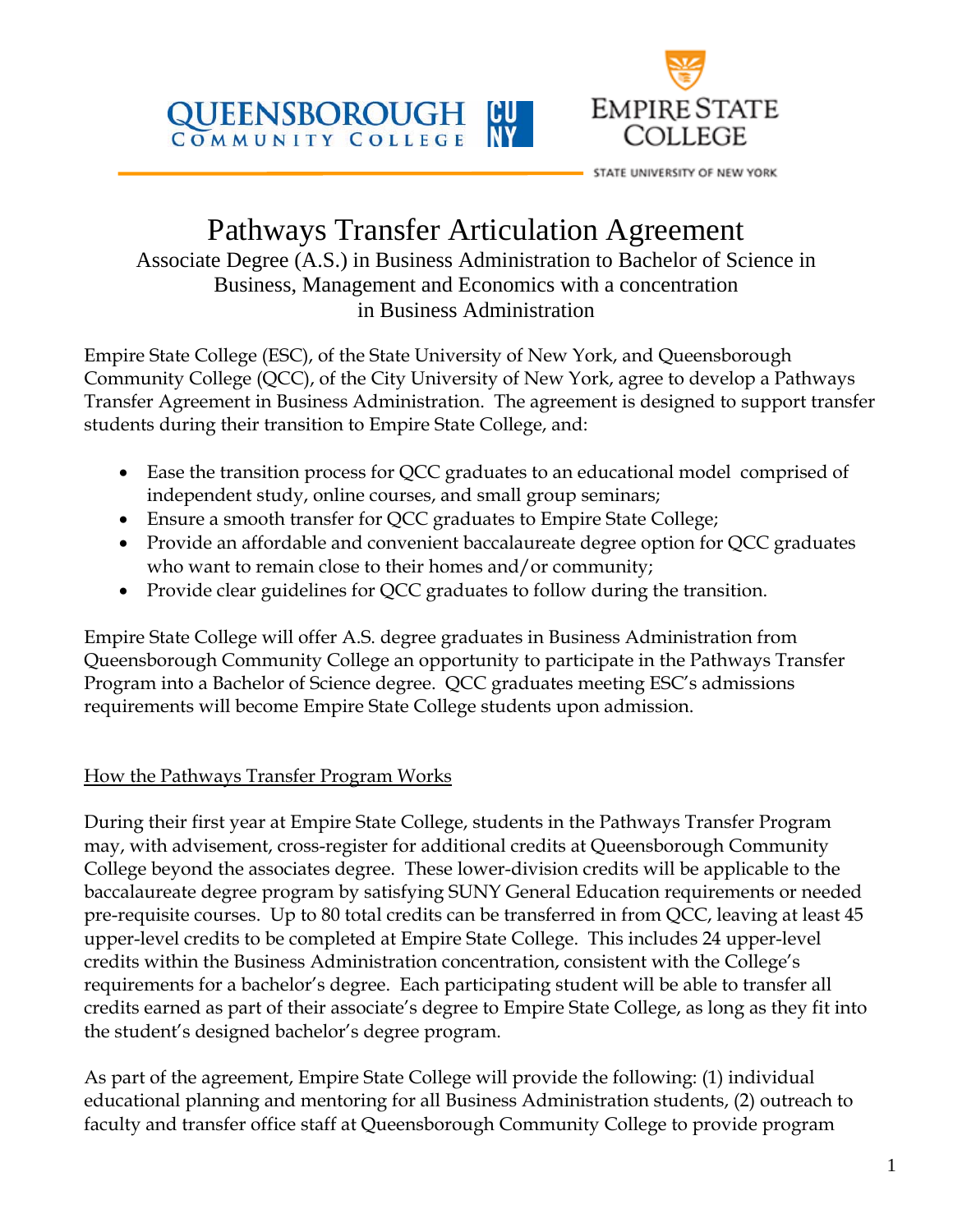information, and (3) offer information sessions for students at QCC, at Empire State College locations, and online.

Queensborough Community College agrees to provide: (1) access for cross-registered Pathways transfer students to campus facilities and resources (i.e. Library, academic support, computer labs), (2) promotion of the program on campus to current students, faculty advisors, and alumni, and (3) to include this transfer agreement in any college publications where such agreements are listed (i.e. college catalog, website, transfer office brochures).

Business Administration students may enroll at Empire State College on a full or part-time basis. With advisement from their faculty mentor at ESC, students may elect to design a degree program similar to the sample provided on page 4.

This agreement becomes effective when all signatures are affixed, and remains in effect for five years from that date (of last signature). The agreement may be amended or renewed by mutual agreement and will be formalized via revision of this agreement.

#### **Sample Degree Plan**

Please refer to Appendix A for a sample degree plan.

## For Further Information

**Baraka Corley** Outreach and Recruitment Specialist Long Island Center **SUNY Empire State College** 716-876-4068 LICenroll@esc.edu

Dr. Brian Kerr Director of Articulation, Transfer and Educational Partnerships Queensborough Community College **Administration Building** 718 281-5483 bkerr@qcc.cuny.edu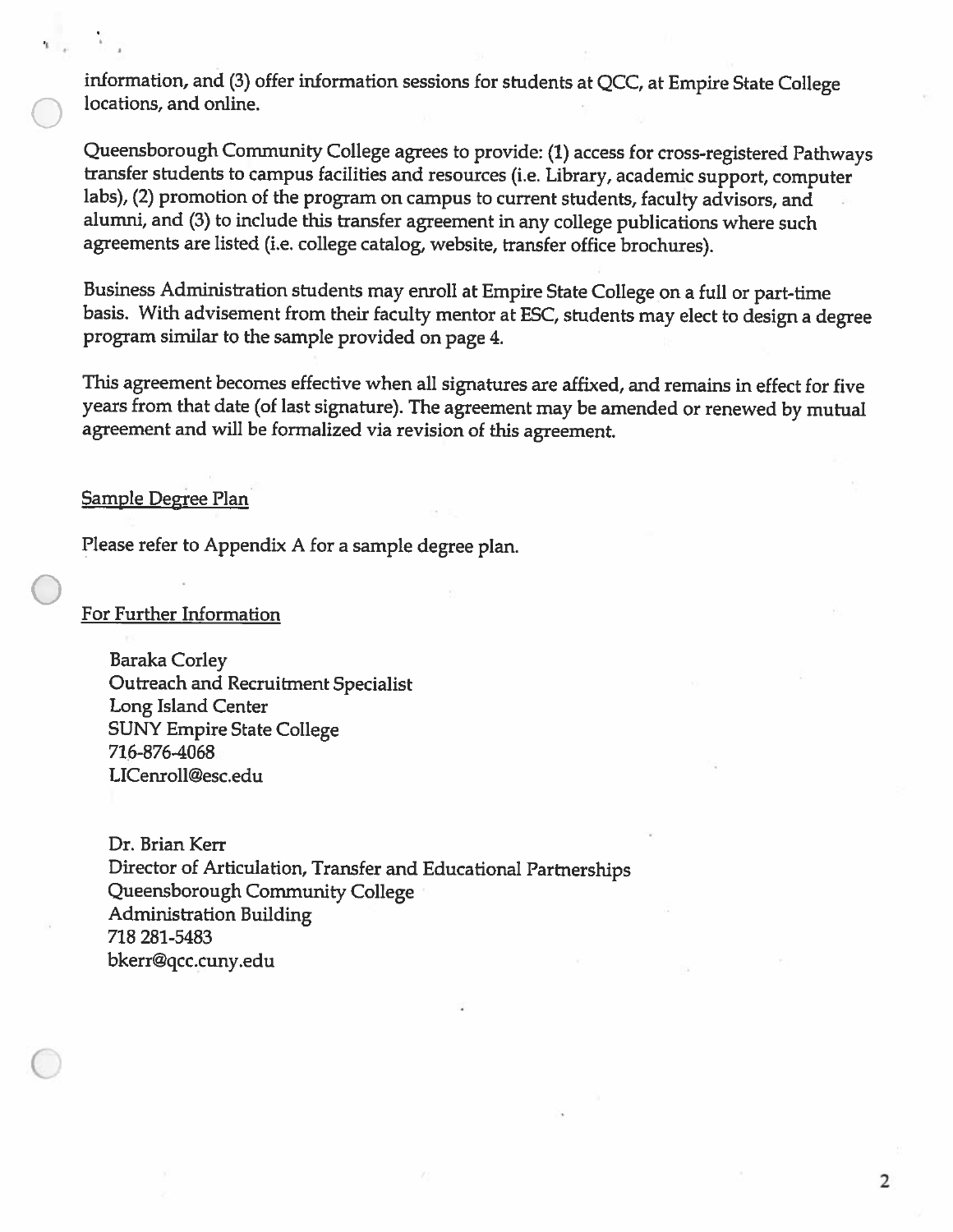Signatures to the Agreement

# **EMPIRE STATE COLLEGE**

Deborah Am Acting Provost

Michael Spitzer

Dean, Long Island Center

 $27/3$ 

Date

## QUEENSBOROUGH COMMUNITY COLLEGE

0. Karen Steele

Interim Vice President for Academic Affairs

Jonas Falik Chair, Business Department

 $5/14/13$  $\overline{\text{Date}}$ 

 $\sqrt{3}$ 

Date

 $\overline{\mathbf{3}}$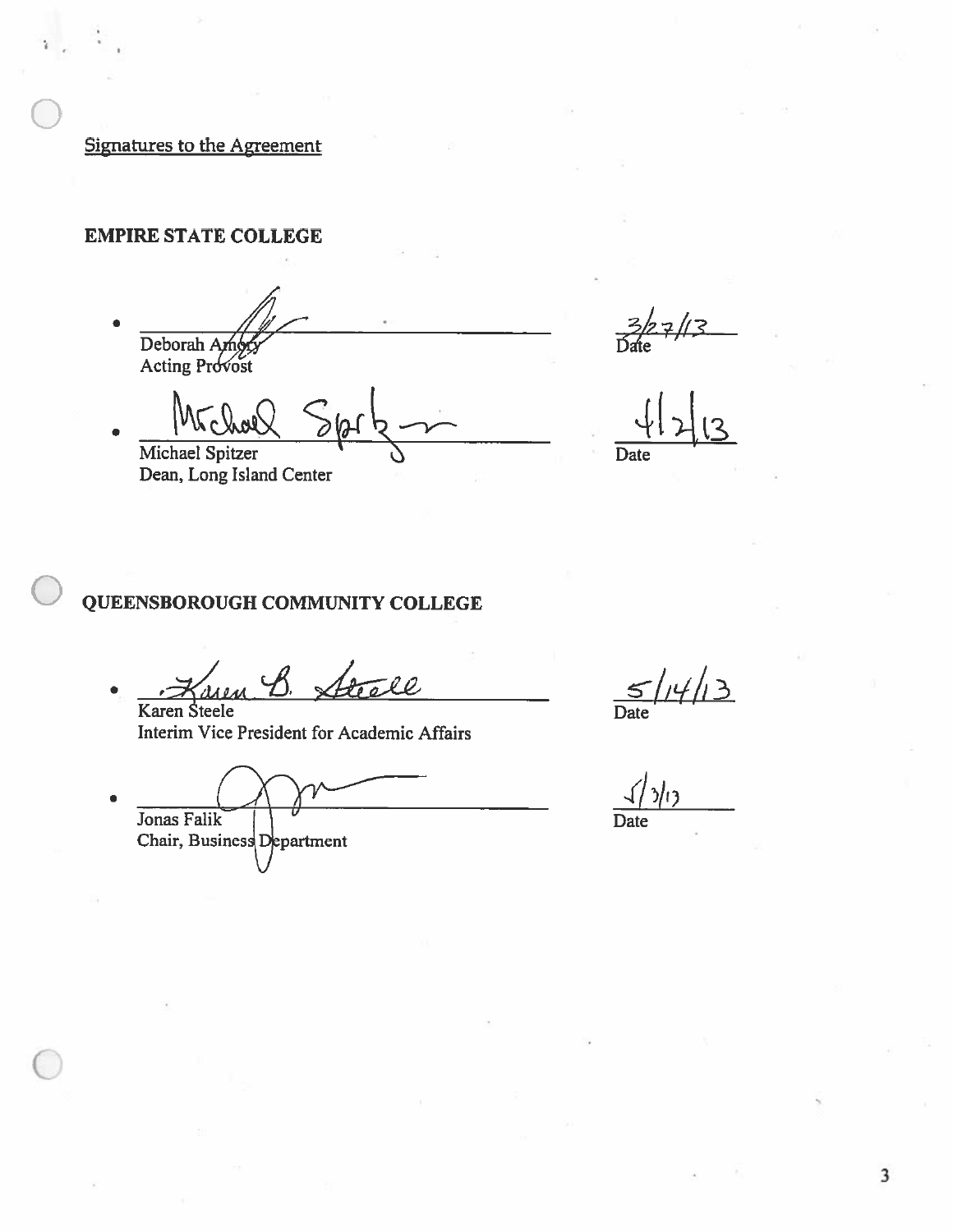## **Appendix A - Sample Degree Plan**

Degree: Area of Study: Concentration:

**Bachelor of Science Business, Management and Economics Business Administration** 

## CUNY Queensborough Community College - A.S. Business Administration

| Principles of Accounting I                              |   |
|---------------------------------------------------------|---|
| Principles of Accounting II                             |   |
| <b>Business Organization and Management</b>             |   |
| * Principles of Statistics [1F]                         |   |
| <b>Business Law I</b>                                   |   |
| Introduction to Information Systems and<br>Technologies |   |
| <b>Elements of Marketing</b>                            | 3 |
| * Introduction to Microeconomics [3F]                   |   |
| Principles of Finance                                   | 3 |
| * Introduction to Macroeconomics [3F]                   |   |
| <b>Business Elective</b>                                |   |

| * English Composition I [10F]                   |   |
|-------------------------------------------------|---|
| * English Composition II                        | 3 |
| * Foreign Language or General                   |   |
| Education                                       |   |
| * Pre-calculus and Elements of<br>Calculus [1F] |   |
| * Laboratory Science [2F]                       |   |
| <b>Physical/Health Education</b>                |   |
| * (American) History [4F]                       |   |
| * Speech Communication                          |   |
|                                                 |   |

**Total Transcript Credit** 60

**Total Advanced Standing** 60

 $\overline{4}$ 

### **SUNY Empire State College (Sample Only)**

| $* +$ Organizational Behavior     |  |
|-----------------------------------|--|
| * + Business Ethics               |  |
| + Management Information Systems  |  |
| $* +$ Globalization               |  |
| + Human Resources Management      |  |
| + Financial Management            |  |
| * + Labor Relations               |  |
| + Diversity Management            |  |
| + Strategic Management (Capstone) |  |

Humanities/Western Civ/Other \*. 4 World/Arts \* Humanities/Western Civ/Other 4 World/Arts \* + Advanced Liberal Arts Study  $\overline{4}$ \* + Advanced Liberal Arts Study  $\overline{4}$ \* + Advanced Liberal Arts Study  $\overline{4}$ **Liberal Arts Study** 串  $\overline{4}$  $\ast$ **Liberal Arts Study**  $\overline{4}$ 

\* + Educational Planning

(\*) Liberal Studies

(+) Advanced Level

Total Empire State College Credit 68 Degree Program Total 128

 $\overline{4}$